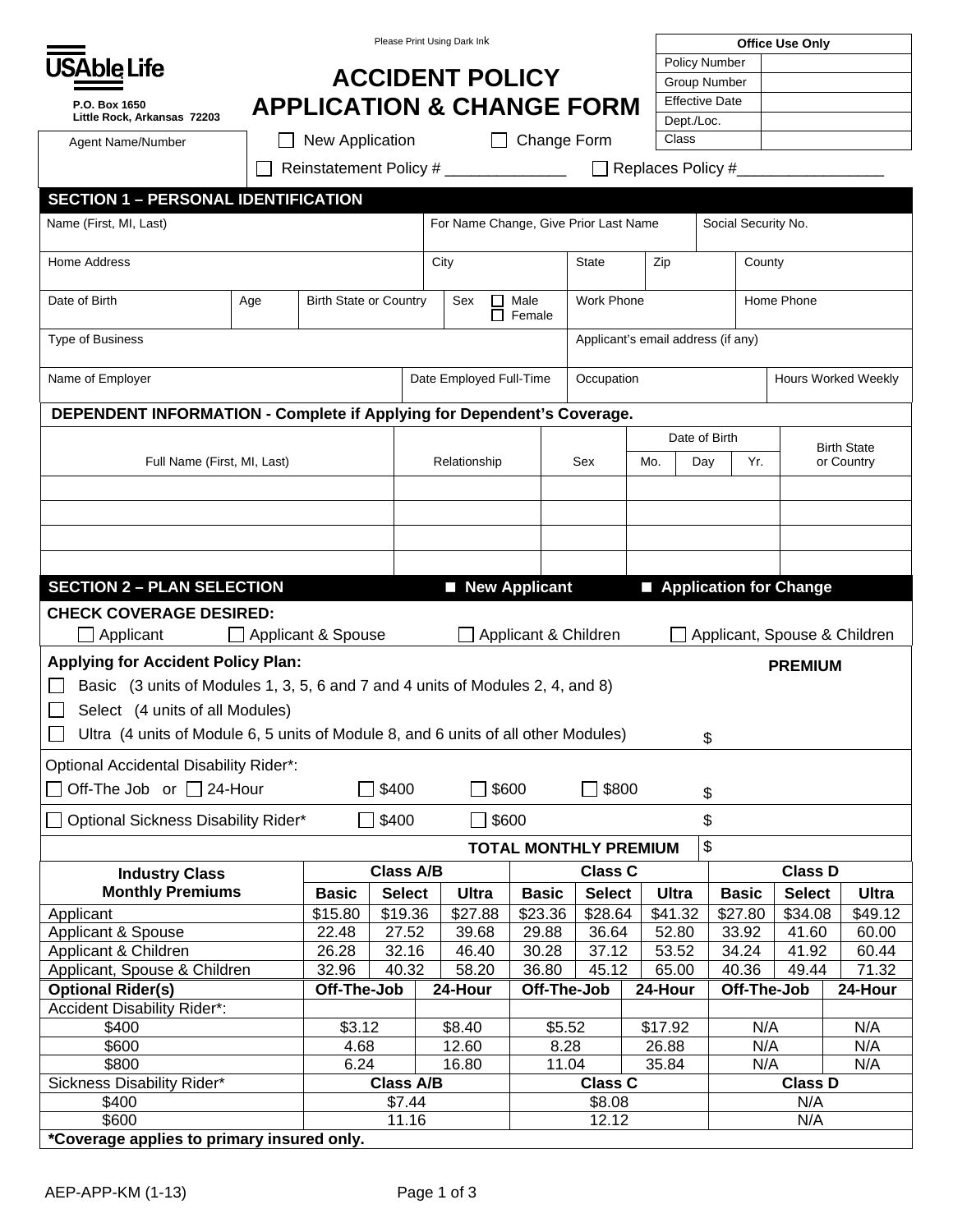| Employee's Name (Last, First, M.I.)                                                                                                                                                                                                                                                                                                                                                                                                             |                                                                                                          |        |    | Social Security # |                                                                                                                |     | Employer |    |  |  |  |
|-------------------------------------------------------------------------------------------------------------------------------------------------------------------------------------------------------------------------------------------------------------------------------------------------------------------------------------------------------------------------------------------------------------------------------------------------|----------------------------------------------------------------------------------------------------------|--------|----|-------------------|----------------------------------------------------------------------------------------------------------------|-----|----------|----|--|--|--|
| SECTION 3 - PERSONAL INFORMATION (Only Complete If Applying for ANY Disability Rider.)                                                                                                                                                                                                                                                                                                                                                          |                                                                                                          |        |    |                   |                                                                                                                |     |          |    |  |  |  |
|                                                                                                                                                                                                                                                                                                                                                                                                                                                 |                                                                                                          |        |    |                   |                                                                                                                |     | Yes      | No |  |  |  |
| 1.                                                                                                                                                                                                                                                                                                                                                                                                                                              | Do you have other short-term disability coverage? If yes please list your weekly benefit and your weekly |        |    |                   |                                                                                                                |     | L.       |    |  |  |  |
| salary. Weekly Benefit<br>Weekly Salary                                                                                                                                                                                                                                                                                                                                                                                                         |                                                                                                          |        |    |                   |                                                                                                                |     |          |    |  |  |  |
| 2. Within the past three years, have you been the driver in a motor vehicle accident or charged with a moving<br>violation, including driving under the influence of drugs or alcohol? Has your driver's license ever been<br>suspended?                                                                                                                                                                                                        |                                                                                                          |        |    |                   |                                                                                                                |     |          |    |  |  |  |
|                                                                                                                                                                                                                                                                                                                                                                                                                                                 | 3. Are you currently disabled?                                                                           |        |    |                   |                                                                                                                |     |          |    |  |  |  |
| Answer questions 4 through 8 if applying for Sickness Disability Rider.                                                                                                                                                                                                                                                                                                                                                                         |                                                                                                          |        |    |                   |                                                                                                                |     |          |    |  |  |  |
| 4.                                                                                                                                                                                                                                                                                                                                                                                                                                              | Have you ever been diagnosed or treated by a member of the medical profession for:                       |        |    |                   |                                                                                                                |     |          |    |  |  |  |
|                                                                                                                                                                                                                                                                                                                                                                                                                                                 |                                                                                                          | Yes    | No |                   |                                                                                                                |     | Yes      | No |  |  |  |
|                                                                                                                                                                                                                                                                                                                                                                                                                                                 | (a) Cancer, Cancer related disease or benign<br>tumor?                                                   | $\Box$ |    | (f)               | Emotional, Nervous System<br>(including Muscular Dystrophy and                                                 |     |          |    |  |  |  |
|                                                                                                                                                                                                                                                                                                                                                                                                                                                 | (b) Disease of the Heart or Blood Vessels, or had<br>a Stroke?                                           |        |    |                   | Multiple Sclerosis), Eating Disorder<br>or Mental Health Problems?                                             |     |          |    |  |  |  |
|                                                                                                                                                                                                                                                                                                                                                                                                                                                 | (c) Kidney Disease or Diabetes?                                                                          |        |    |                   | (g) Ulcer, Stomach or Digestive<br>Disorder?                                                                   |     |          |    |  |  |  |
|                                                                                                                                                                                                                                                                                                                                                                                                                                                 | (d) Alcohol or Drug Abuse?                                                                               |        |    |                   | (h) Arthritis, Bones or Joint Disorder?                                                                        |     |          |    |  |  |  |
|                                                                                                                                                                                                                                                                                                                                                                                                                                                 | (e) Lung, Liver or Blood Disorder?                                                                       |        |    | (i)               | Bladder, Urinary System or                                                                                     |     |          |    |  |  |  |
|                                                                                                                                                                                                                                                                                                                                                                                                                                                 |                                                                                                          |        |    |                   | Reproductive Organs Disorder?                                                                                  |     |          |    |  |  |  |
| Immunodeficiency Syndrome ("AIDS"), AIDS Related Complex ("ARC"), or Human Immunodeficiencey Syndrome<br>("HIV")? $\Box$ Yes $\Box$ No<br>Have you ever been diagnosed or treated by a member of the medical profession for hypertension (high blood<br>6.<br>pressure)? $\Box$ Yes<br>∣∣No<br>If "Yes," list person(s), medications taken, medication dosage and last two blood pressure readings.<br>Medication, Dosage, Readings with Dates: |                                                                                                          |        |    |                   |                                                                                                                |     |          |    |  |  |  |
|                                                                                                                                                                                                                                                                                                                                                                                                                                                 | 7. Are you currently pregnant? $\Box$ Yes<br>No                                                          |        |    |                   | Have you ever had a problem pregnancy? $\Box$ Yes $\Box$                                                       | No. |          |    |  |  |  |
| 8. Primary Physician's Name:                                                                                                                                                                                                                                                                                                                                                                                                                    |                                                                                                          |        |    | Address:          |                                                                                                                |     |          |    |  |  |  |
|                                                                                                                                                                                                                                                                                                                                                                                                                                                 |                                                                                                          |        |    |                   | City, State, Zip: example of the state of the state of the state of the state of the state of the state of the |     |          |    |  |  |  |
| Give details for "yes" answers to any questions and indicate to whom answers relate.                                                                                                                                                                                                                                                                                                                                                            |                                                                                                          |        |    |                   |                                                                                                                |     |          |    |  |  |  |
|                                                                                                                                                                                                                                                                                                                                                                                                                                                 |                                                                                                          |        |    |                   |                                                                                                                |     |          |    |  |  |  |
|                                                                                                                                                                                                                                                                                                                                                                                                                                                 |                                                                                                          |        |    |                   |                                                                                                                |     |          |    |  |  |  |
|                                                                                                                                                                                                                                                                                                                                                                                                                                                 |                                                                                                          |        |    |                   |                                                                                                                |     |          |    |  |  |  |
|                                                                                                                                                                                                                                                                                                                                                                                                                                                 |                                                                                                          |        |    |                   |                                                                                                                |     |          |    |  |  |  |
|                                                                                                                                                                                                                                                                                                                                                                                                                                                 |                                                                                                          |        |    |                   |                                                                                                                |     |          |    |  |  |  |
|                                                                                                                                                                                                                                                                                                                                                                                                                                                 |                                                                                                          |        |    |                   |                                                                                                                |     |          |    |  |  |  |
|                                                                                                                                                                                                                                                                                                                                                                                                                                                 |                                                                                                          |        |    |                   |                                                                                                                |     |          |    |  |  |  |
|                                                                                                                                                                                                                                                                                                                                                                                                                                                 |                                                                                                          |        |    |                   |                                                                                                                |     |          |    |  |  |  |
|                                                                                                                                                                                                                                                                                                                                                                                                                                                 |                                                                                                          |        |    |                   |                                                                                                                |     |          |    |  |  |  |
|                                                                                                                                                                                                                                                                                                                                                                                                                                                 |                                                                                                          |        |    |                   |                                                                                                                |     |          |    |  |  |  |
|                                                                                                                                                                                                                                                                                                                                                                                                                                                 |                                                                                                          |        |    |                   |                                                                                                                |     |          |    |  |  |  |
|                                                                                                                                                                                                                                                                                                                                                                                                                                                 |                                                                                                          |        |    |                   |                                                                                                                |     |          |    |  |  |  |